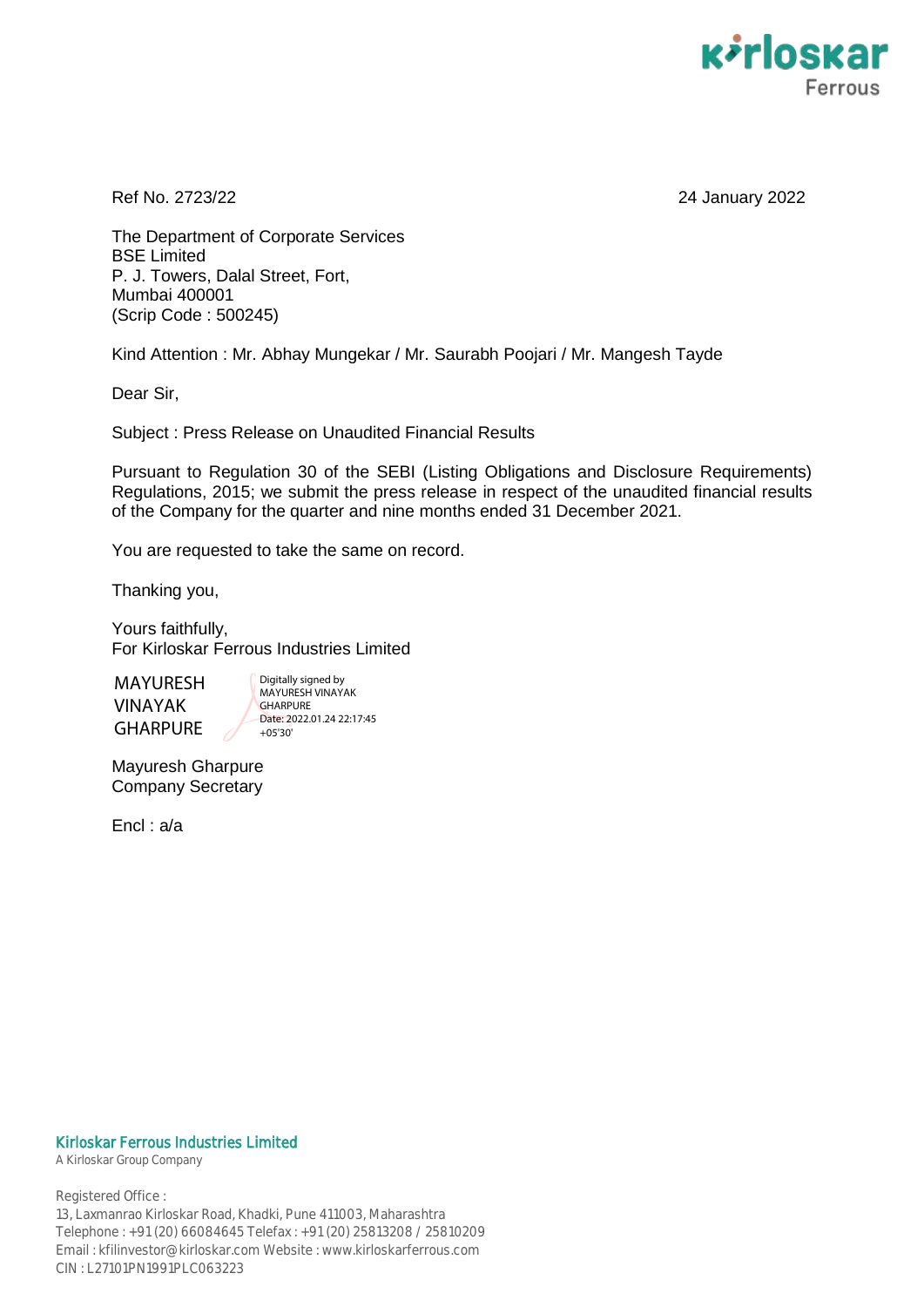

## **PRESS RELEASE**

# **KFIL reports a third quarter and 9Mo FY 2022 with 110.5% revenue growth and Net Profit of INR 340.8 Cr, 104.4% increase year on year for 9 Mo ended December 31, 2021**

**Pune, India – January 24, 2021:** Kirloskar Ferrous Industries Limited (BSE : 500245), India's largest castings and pig iron manufacturer, announced today its financial results for the third quarter and nine months of the financial year 2022, ended  $31<sup>st</sup>$  December 2021.

*Commenting on the Q3 FY 2022 results, R.V.Gumaste, Managing Director, KFIL, said* "Q3 has been a steady quarter. The revenue growth was 58% at INR 933.20 crore, EBITDA at INR 137.9 crore was lower by 5% year on year. With the continued uptrend in commodity prices, we see the pressure on our margins. However, we have been able to maintain tight control on our costs to keep the margin impact lower. On the expansion plan, we are on track on all our projects."

#### **Review of Q3 FY 2021-22 Financial Performance:**

- Operating revenue at INR 933.2 Cr for Q3 FY22 vs INR 958.4 Cr for Q2 FY22 3% decrease Q-o-Q and 58% increase Y-o-Y
- EBITDA at INR 137.9 Cr for Q3 FY22 vs INR 186.9 Cr for Q2 FY22 26% decrease Q-o-Q and 5% decrease Y-o-Y
- EBITDA margin at 15% for Q3 FY22 vs 20% Q2 FY22 and 25% Q3 FY21
- PBT at INR 110.2 Cr for Q3 FY22 vs INR 160.6 Cr for Q2 FY22 31% decrease Q-o-Q, 8% decrease Y-o-Y
- PAT at INR 81.4 Cr for Q3 FY22 vs INR 119.8 Cr for Q2 FY22 32% decrease Q-o-Q, 31% decrease Y-o-Y

#### **Review of 9 Mo FY 2021-22 Financial Performance:**

- Please note that due to COVID 19 lockdown last year, the plant was nonoperational for 45 days. Also, Hiryur plant was commissioned in February 2021. This has resulted in lower base of 9 Mo FY21.
- Operating revenue at INR 2,714.4 Cr for 9 Mo FY22 vs INR 1,289.4 Cr for 9 Mo FY21; 110.5% increase Y-o-Y
- EBITDA at INR 537.3 Cr for 9 Mo FY22 vs INR 267.6 Cr for 9 Mo FY21; 101% increase Y-o-Y
- EBITDA margin at 20% for 9 Mo FY22 vs 21% 9 Mo FY21
- PBT at INR 457.2 Cr for 9 Mo FY22 vs INR 192.2 Cr for 9 Mon FY21 138% increase Y-o-Y
- PAT at INR 340.8 Cr for 9 Mo FY22 vs INR 166.8 Cr for 9 Mo FY21 104% increase Y-o-Y